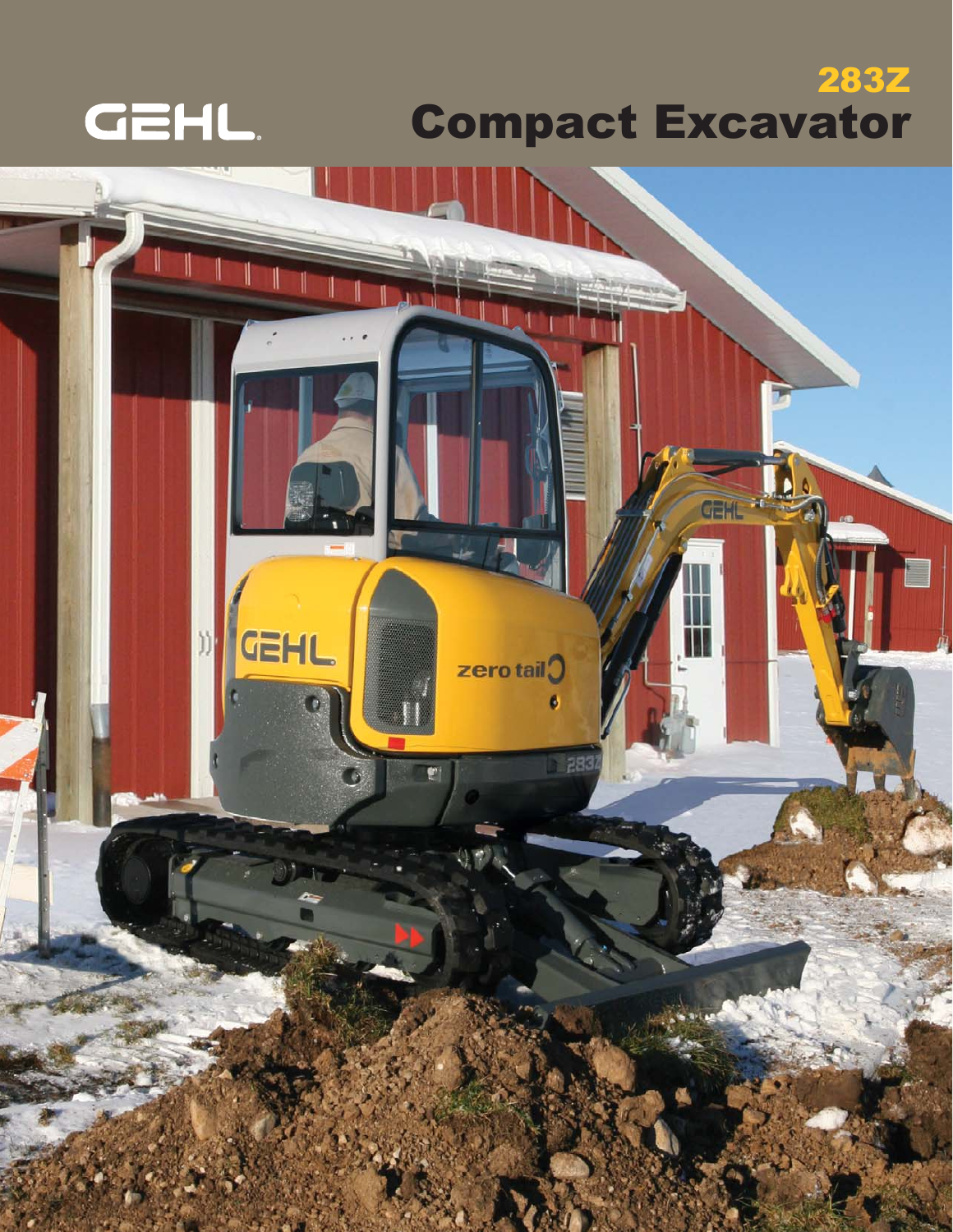





Don't let the compact size of the 283Z fool you. An X-shaped chassis made of high-strength steel provides excellent digging and breakout forces.

The sturdy, one-piece boom is highly responsive, reducing operator fatigue and increasing accuracy.

And exceptional hydraulic control, efficiency and smoothness carry on the tradition of excellent performance.





Zero-tail-swing excavators are engineered to easily maneuver throughout small, crowded jobsites. And their innovative design provides the performance of conventional tail-swing machines.

Because the superstructure rotates entirely within the tracks without overhang, the 283Z can be operated close to other equipment and obstructions.

An optional 250 lb. counterweight increases machine stability by 15 percent. And its slender design adds only 2 inches of tail projection.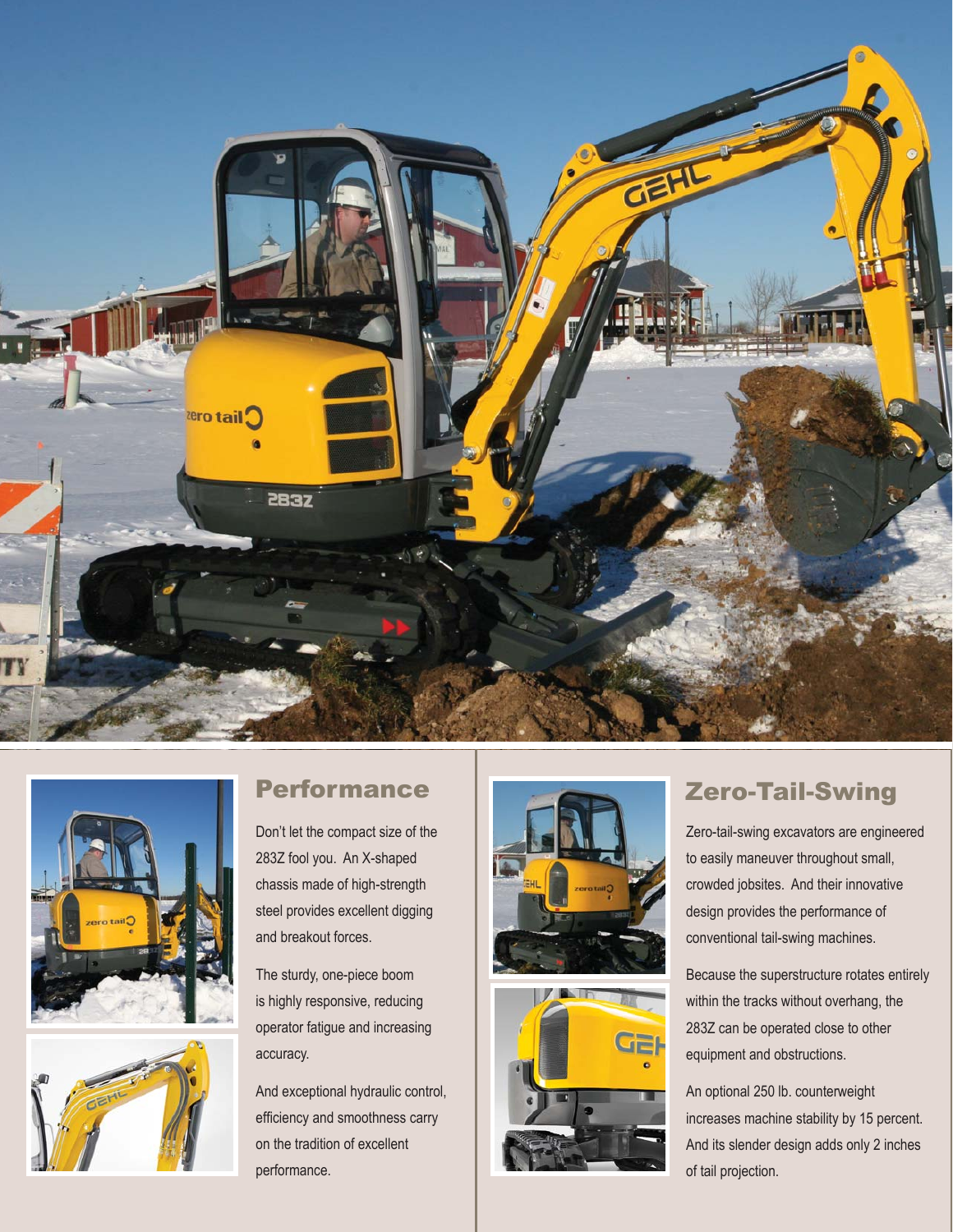# From Zero to From Zero to<br>HERO

**Let the newest addition to the Gehl breed of compact excavators, the 2.8 ton 283Z, be your operation's hero.** On small, cramped work sites where other machines can't gain access, the 283Z excels with its zero-tail-swing maneuverability, strong technology and unparalleled agility. Is your operation ready for the next generation of compact excavator?

- Zero-Tail-Swing Maneuverability Superstructure rotates entirely within the tracks without overhang.
- Uncompromised operator comfort for hours of fatigue-free operation.
- Easily transportable with a transport weight less than 2.7 tons the 283Z can be transported on a passenger vehicle trailer of a permissible weight of 3.5 tons.
- Standard two-way auxiliary hydraulics with a direct-to-tank return line seamlessly power attachments for the versatility and the expanded capability your operation requires.
- Strong, stable boom One-piece boom boasts high stability and responsiveness.





# Operator Comfort

With Gehl excavators, zero-tail-swing doesn't mean an operator has to sacrifice comfort. With a fully adjustable seat and armrests, the operator's station adjusts to the operator.

All controls and instruments are located ergonomically for ease of use.

An ingenious design adds to the operator's comfort as well. By placing the engine on the side of the machine, less heat and noise enters the cab from the engine compartment.



## Service Access

The design of the 283Z ensures easy access for daily maintenance and routine service.

The large engine cover opens wide for excellent access to all service

points, including the fuel, air, oil and hydraulic oil filters as well as the water and hydraulic oil coolers. A simple, clear component layout adds to the ease of service, maintenance and visual inspection.

A removable floor plate in the cabin and tail cover are designed for time-saving maintenance with easy access to all components.